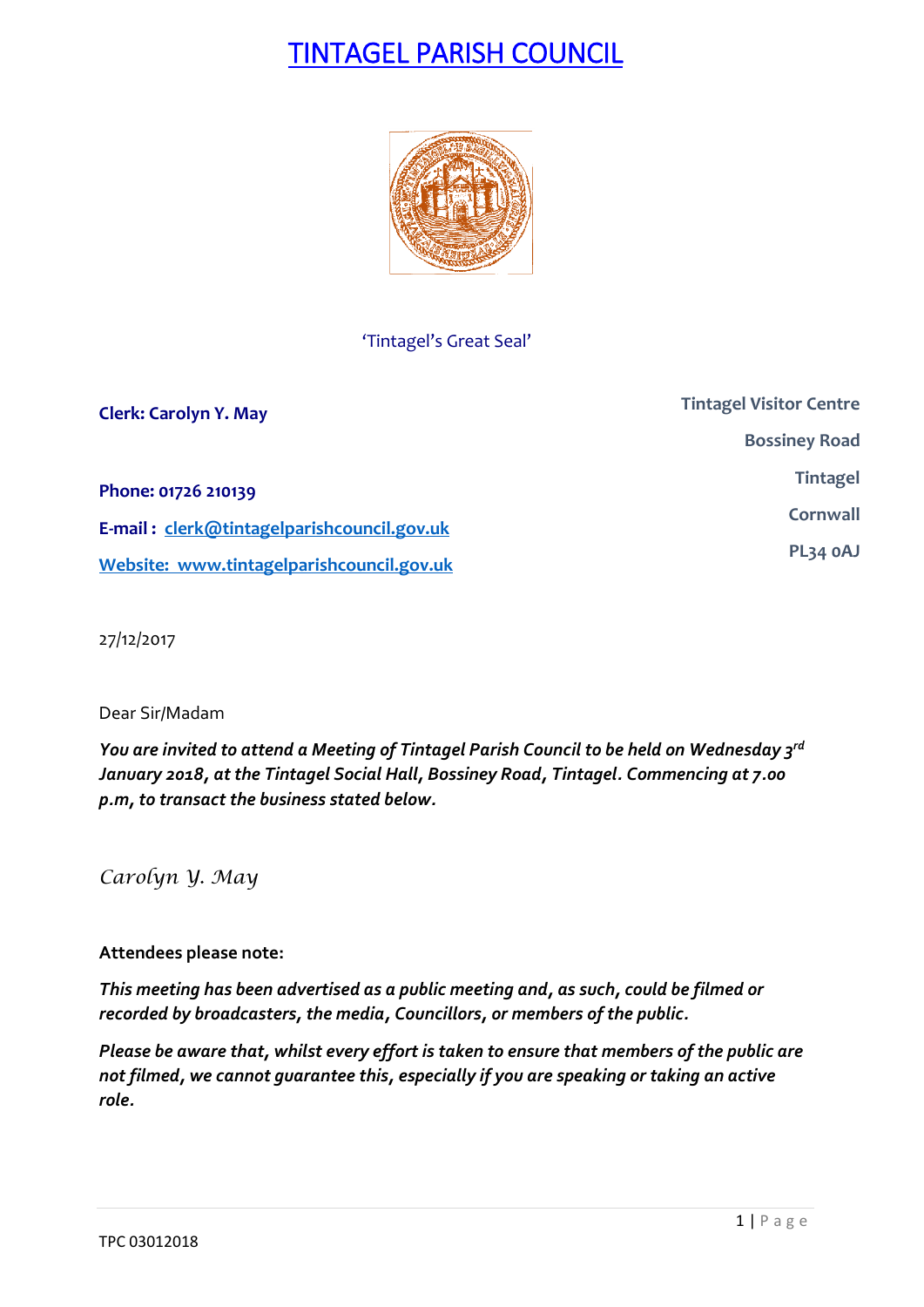**Appointment of the Chairman**

### **Apologies**

**Declarations of Interest**

**Invitation to members of the public to speak prior to meeting, (10 minutes allowed for this item).**

### **AGENDA**

To Approve the Minutes of the previous meeting on the 6<sup>th</sup> December 2017 and matters arising (Appendix A).

**Reports**

**Planning applications** – Appendix B

**Planning Decisions** – Appendix C

**Correspondence**

**Accounts Payable** – Appendix D – to follow

**Audited Parish Council Accounts** – to approve (disseminated at the 6th December meeting)

**Updates**:

- Trebarwith Strand Cllr. Hart
- Quarry Planning
- Christmas Lights Storage Cllr. Hart

**Sub- Committee Formation –** deferred from meeting of 6th December 2017

**Christmas Lights Group –** Cllr Hart

**Date and Time of Next Meeting -** To be agreed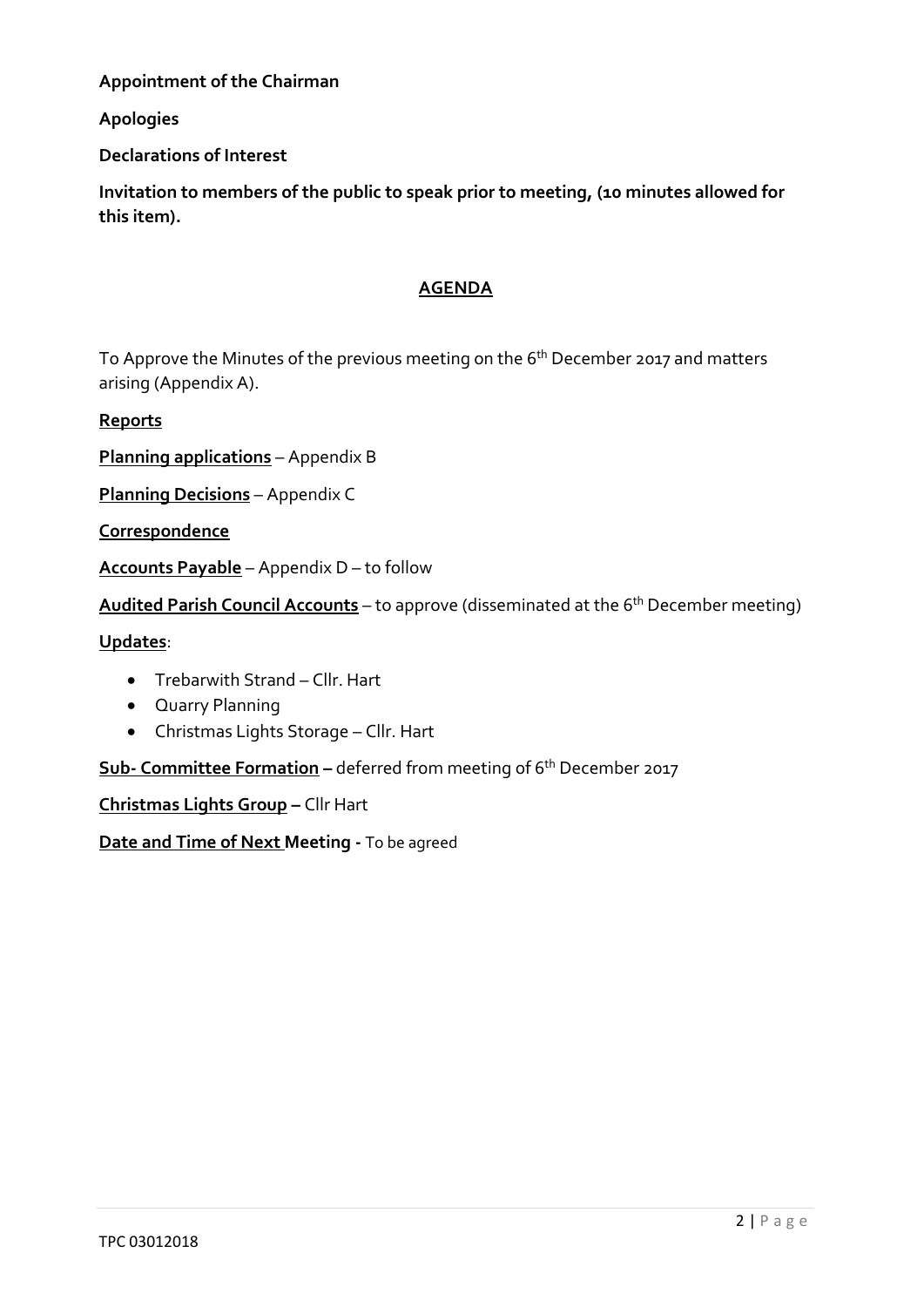## Planning Applications **Applications Appendix B**

| Reference             | PA17/08896                                                                           |
|-----------------------|--------------------------------------------------------------------------------------|
| Alternative Reference | <b>None</b>                                                                          |
| Application Validated | Fri 22 Dec 2017                                                                      |
| <b>Address</b>        | Strand House (formerly Challoch) Trelake Lane, Treknow Tintagel<br>Cornwall PL34 oEN |
| Proposal              | Retention of decking to front of the house and addition of glass<br>balustrade       |
| Status                | Awaiting decision                                                                    |

| Reference             | PA17/12046                                                                     |
|-----------------------|--------------------------------------------------------------------------------|
| Alternative Reference | PA17/00433/PREAPP                                                              |
| Application Validated | Not yet Advised                                                                |
| <b>Address</b>        | Land North of Tregatta Terrace, Tregatta, Tintagel Cornwall PL34<br><b>ODY</b> |
| Proposal              | Construction detached house with off street parking and gardens                |
| Status                | <b>Awaiting Decision</b>                                                       |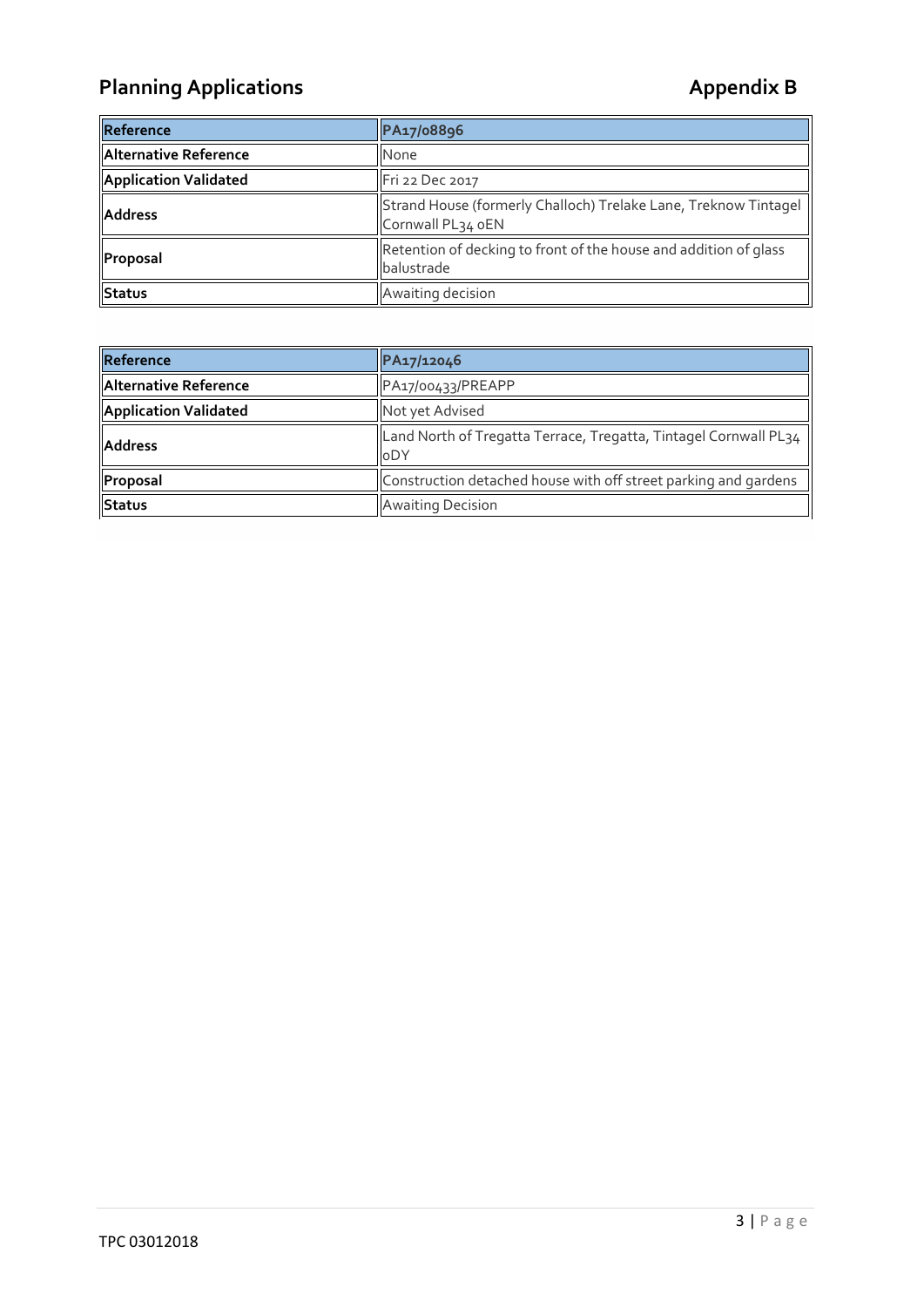| Reference             | PA17/10877                                                                                                                                                                                                                                                                   |
|-----------------------|------------------------------------------------------------------------------------------------------------------------------------------------------------------------------------------------------------------------------------------------------------------------------|
| Alternative Reference | None                                                                                                                                                                                                                                                                         |
| Application Validated | Wed 15 Nov 2017                                                                                                                                                                                                                                                              |
| Address               | Land South of Yellow Cottage Trebarwith Strand Tintagel<br>Cornwall                                                                                                                                                                                                          |
| Proposal              | Application for a non-material amendment in respect of<br>PA16/08457 for change from timber cladding to painted<br>render on the upper wall with natural stone to remain as<br>per the approved plans. Use of similar matching timber<br>doors to each ground floor opening. |
| Status                | Decided                                                                                                                                                                                                                                                                      |
| Decision              | Approved Unconditional                                                                                                                                                                                                                                                       |
| Decision Date         | 6 <sup>th</sup> December 2017                                                                                                                                                                                                                                                |

| Reference             | PA17/11173                                                                                                                                                          |
|-----------------------|---------------------------------------------------------------------------------------------------------------------------------------------------------------------|
| Alternative Reference | PP-06556499                                                                                                                                                         |
| Application Validated | Fri 24 Nov 2017                                                                                                                                                     |
| Address               | Ingledene Bossiney Road Bossiney Tintagel PL34 oAL                                                                                                                  |
| <b>Proposal</b>       | Non-material amendment following grant of planning<br>permission PA17/00217 to allow changes to the<br>fenestration and wall material to the rear of the extension. |
| Status                | Decided                                                                                                                                                             |
| Decision              | Approved unconditional                                                                                                                                              |
| Decision Date         | Wed 13 Dec 2017                                                                                                                                                     |

| Reference             | PA17/03119/PREAPP                                                     |
|-----------------------|-----------------------------------------------------------------------|
| Alternative Reference | N/A                                                                   |
| Application Validated | Tue 31 Oct 2017                                                       |
| Address               | Jonwyns, Trewarmett Hill, Trewarmett, Tintagel Cornwall<br>$PL34$ oEU |
| Proposal              | Pre-application advice for the Construction of 2 dwellings            |
| Status                | Decided                                                               |
| Decision              | Closed - advice given                                                 |
| Decision Date         | Wed 13 Dec 2017                                                       |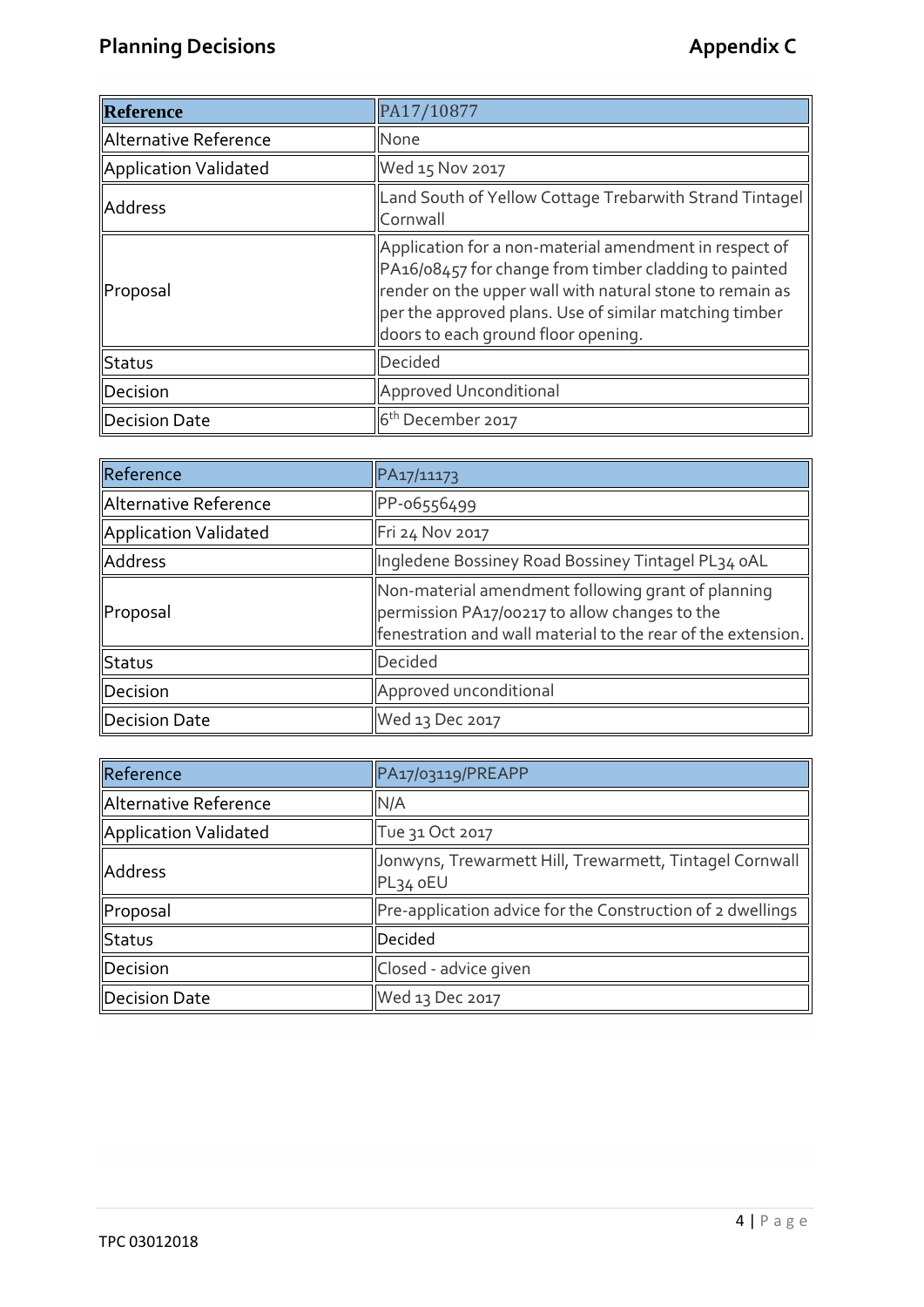| Reference             | PA17/03182/PREAPP                                                                                   |
|-----------------------|-----------------------------------------------------------------------------------------------------|
| Alternative Reference | IAP00012214                                                                                         |
| Application Validated | <b>Mon 20 Nov 2017</b>                                                                              |
| Address               | Land East Of Kilcummer Tregeath Lane Trewarmett<br>Tintagel Cornwall PL34 oEA                       |
| Proposal              | Pre application advice for conversion of redundant barns<br>to two semi detached holiday properties |
| Status                | Decided                                                                                             |
| Decision              | Closed - advice given                                                                               |
| <b>Decision Date</b>  | Fri 22 Dec 2017                                                                                     |

| Reference             | PA17/10335                                                                                                                                                                                                                              |
|-----------------------|-----------------------------------------------------------------------------------------------------------------------------------------------------------------------------------------------------------------------------------------|
| Alternative Reference | PP-06498838                                                                                                                                                                                                                             |
| Application Validated | Mon 30 Oct 2017                                                                                                                                                                                                                         |
| Address               | Camelot Bungalow Castle View Tintagel PL34 oDH                                                                                                                                                                                          |
| Proposal              | Replacement and extension of existing flat roof sun<br>lounge, rear extension and renovation works including<br>removal of existing roof and replacement with new<br>incorporating flat dormer windows for first floor<br>accommodation |
| Status                | Decided                                                                                                                                                                                                                                 |
| Decision              | Approved (Statutory/one condition only)                                                                                                                                                                                                 |
| Decision Date         | Thu 21 Dec 2017                                                                                                                                                                                                                         |

| Reference             | PA17/08221                                                                          |
|-----------------------|-------------------------------------------------------------------------------------|
| Alternative Reference | N/A                                                                                 |
| Application Validated | Tue 29 Aug 2017                                                                     |
| Address               | $\left\ $ The Old Vicarage Vicarage Hill Tintagel Cornwall PL34 oDJ $\left\ $       |
| Proposal              | Alterations and improvements including a new<br>conservatory and replacement porch. |
| Status                | Decided                                                                             |
| Decision              | Approved (Statutory/one condition only)                                             |
| Decision Date         | Fri 15 Dec 2017                                                                     |

| Reference             | PA17/08222                                                                                                      |
|-----------------------|-----------------------------------------------------------------------------------------------------------------|
| Alternative Reference | N/A                                                                                                             |
| Application Validated | Tue 29 Aug 2017                                                                                                 |
| Address               | The Old Vicarage Vicarage Hill Tintagel Cornwall PL34 oDJ                                                       |
| Proposal              | Listed building consent for alterations and improvements<br>including a new conservatory and replacement porch. |
| Status                | Decided                                                                                                         |
| Decision              | Approved (with conditions)                                                                                      |
| Decision Date         | Fri 15 Dec 2017                                                                                                 |